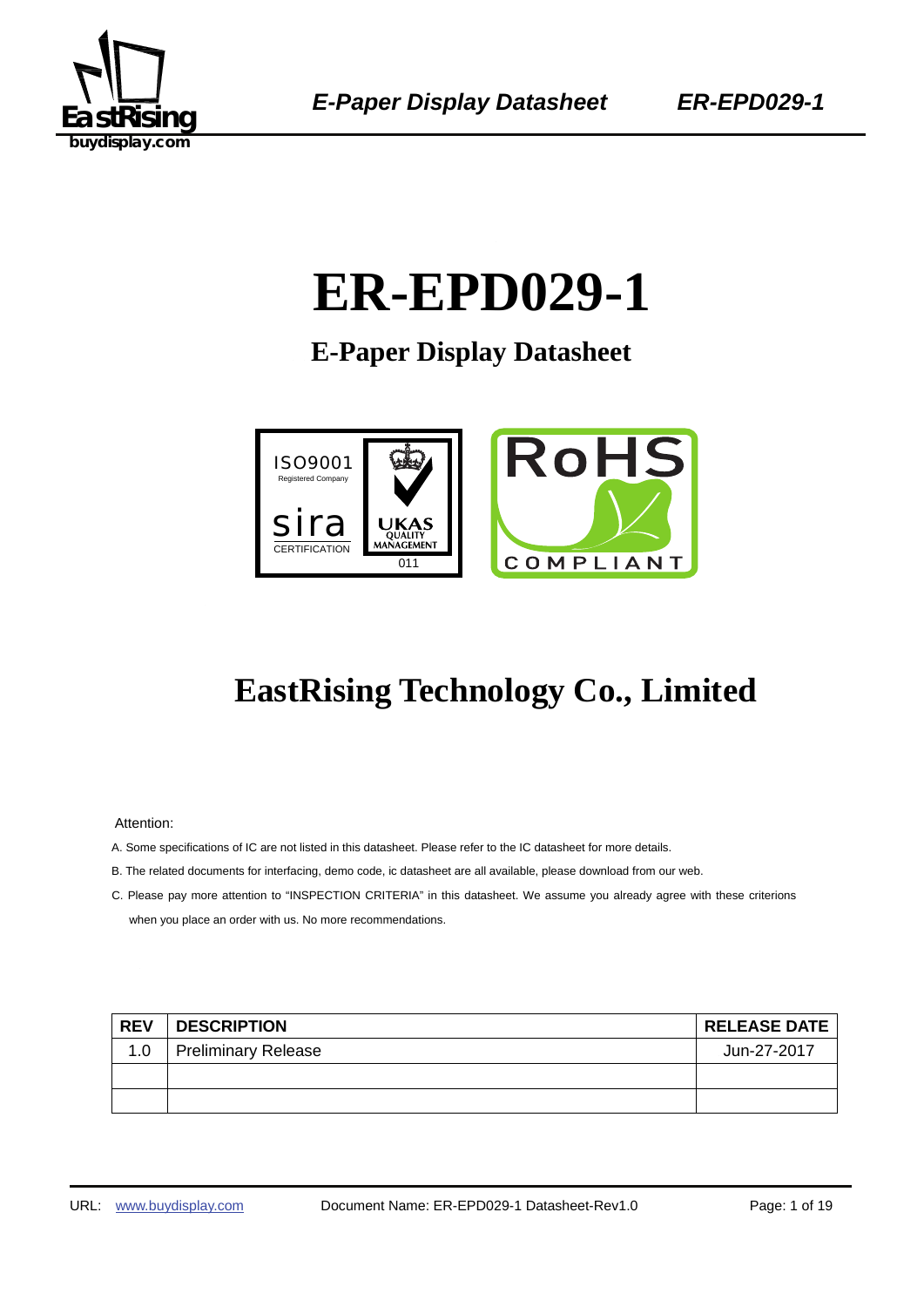

## **CONTENTS**

| 04                               |
|----------------------------------|
| 04<br>04                         |
| 05                               |
| 05<br>05<br>05<br>05             |
| 06                               |
| 07                               |
| 07<br>08<br>08                   |
| 09                               |
| 09<br>09<br>09<br>10<br>12<br>13 |
| 15                               |
| 15<br>16<br>16<br>16<br>16<br>16 |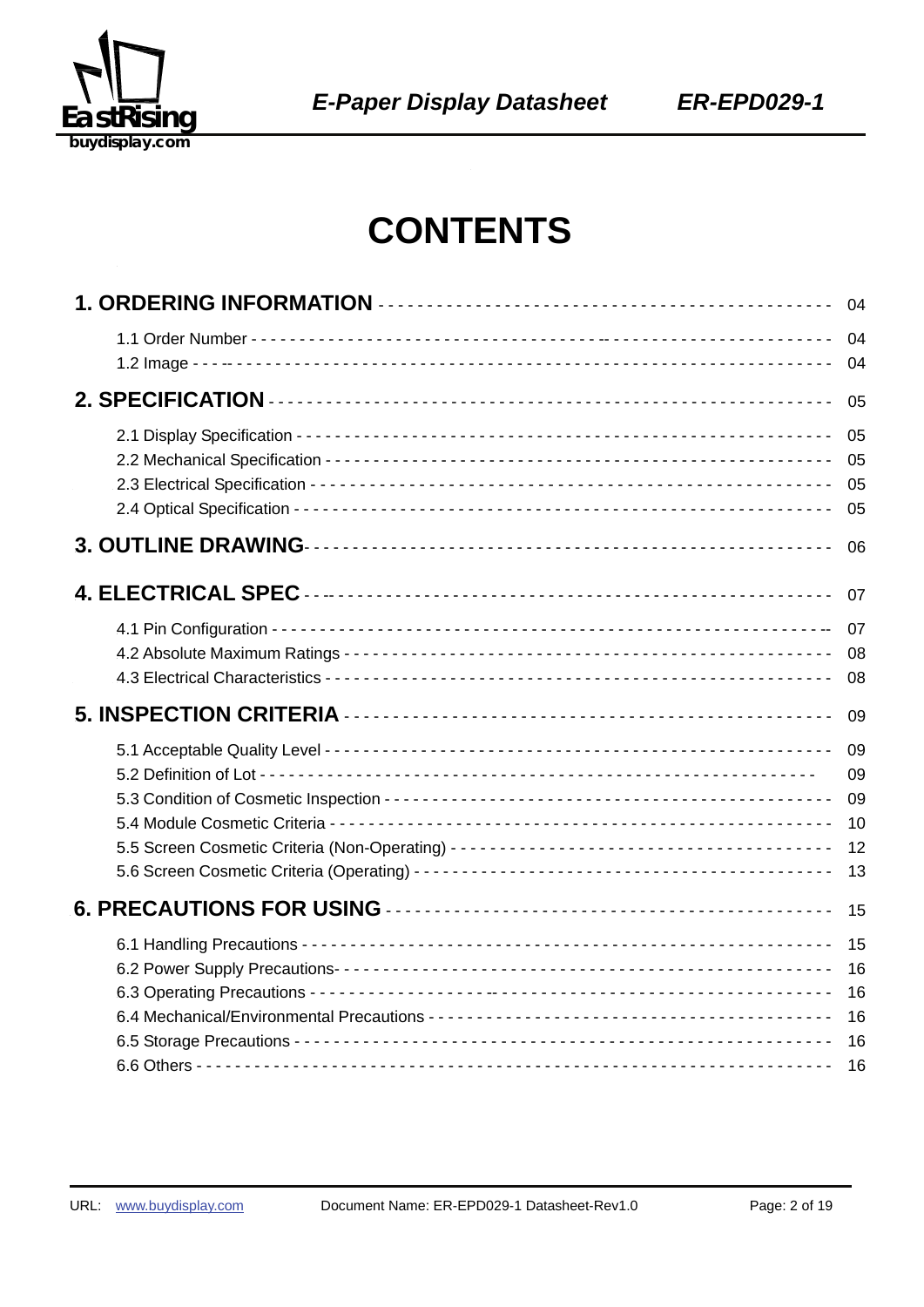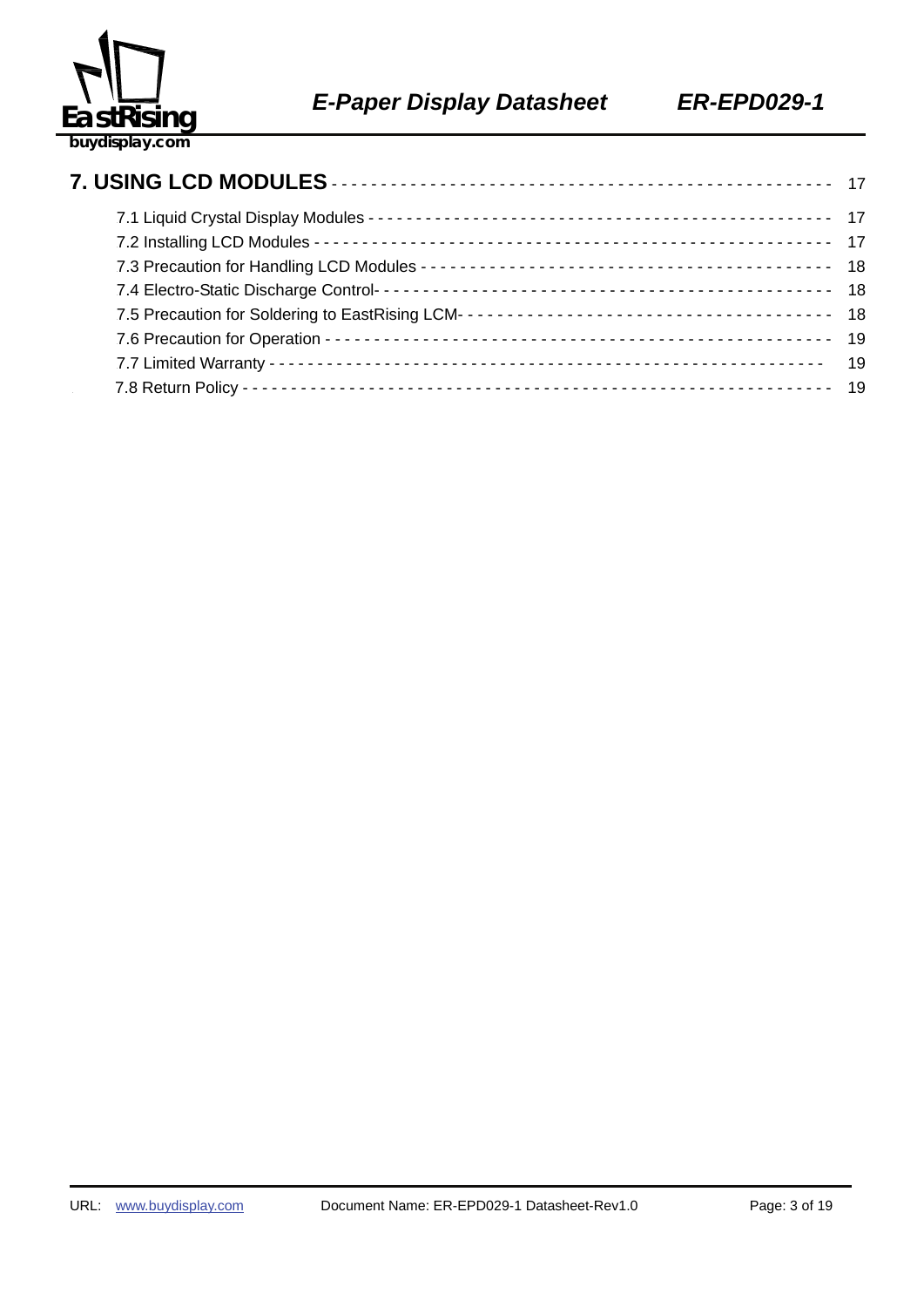

## **1. ORDERING INFORMATION**

#### 1.1 Order Number

| <b>Part Number(Order Number)</b> | <b>Description</b>                                         |
|----------------------------------|------------------------------------------------------------|
| ER-EPD029-1                      | 2.9 inch E-Paper (E-ink) Display with Black and Red Color  |
| ER-CON24HT-1                     | ZIF Connector with 24 Pins 0.5mm Pitch SMD Top Contact     |
| ER-DBE029-1                      | 8051 Microcontroller Development Board&Kit for ER-EPD029-1 |

#### 1.2 Image





Image for ER-EPD029-1 ↑ Image for ER-CON24HT-1 ↑



Image for ER-DBE029-1 ↑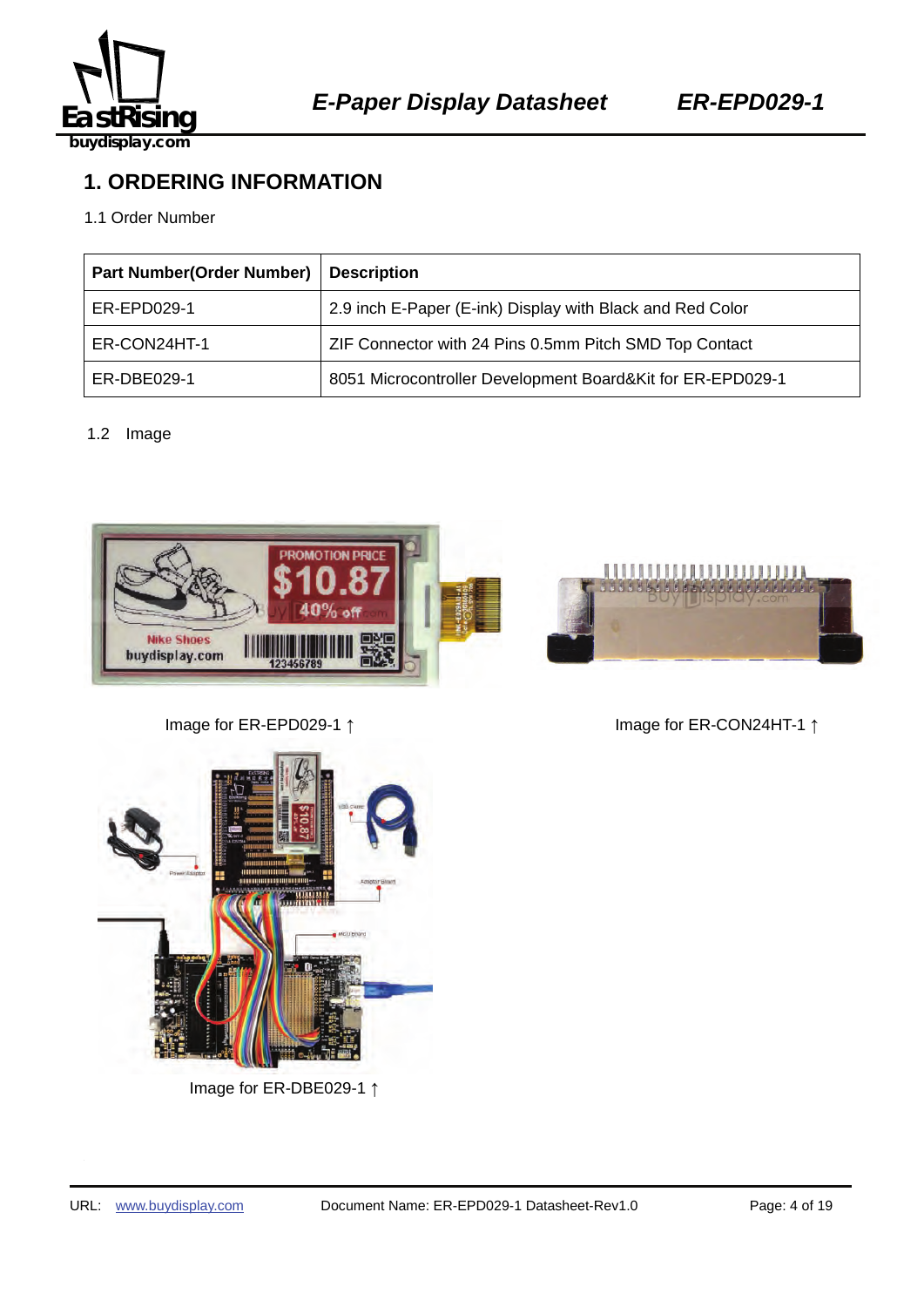

**2. SPECIFICATION** 

#### 2.1 Display Specification

| <b>ITEM</b>                  | <b>STANDARD VALUE</b>                                |              |  |
|------------------------------|------------------------------------------------------|--------------|--|
| Display Format               | 128 x 296 Dots                                       |              |  |
| <b>Display Connector</b>     | <b>FPC</b>                                           |              |  |
| <b>FPC Connector</b>         | 24 Pin, 0.5mm Pitch, SMD Horizontal Type Top contact |              |  |
| <b>Operating Temperature</b> | $0 - +30$                                            | $^{\circ}$ C |  |
| Storage Temperature          | $-25 - +60$                                          | °C           |  |
| <b>Touch Panel Optional</b>  | No                                                   |              |  |
| <b>Sunlight Readable</b>     | Yes                                                  | --           |  |

#### 2.2 Mechanical Specification

| <b>ITEM</b>                       | <b>STANDARD VALUE</b> |      |  |
|-----------------------------------|-----------------------|------|--|
| Diagonal Size                     | 2.9                   | inch |  |
| Outline Dimension with FPC Folded | $36.70 \times 79.00$  | mm   |  |
| <b>Active Area</b>                | 66.90 $\times$ 29.60  | mm   |  |
| Dot Pitch                         | $0.227 \times 0.226$  | mm   |  |
| Gross Weight                      | 0.026                 | kg   |  |

#### 2.3 Electrical Specification

| <b>ITEM</b>         | <b>STANDARD VALUE</b> | <b>UNIT</b> |
|---------------------|-----------------------|-------------|
| IC Package          | <b>COG</b>            | $- -$       |
| Controller          | SSD <sub>1675</sub> A | --          |
| Interface           | 3/4-Wire SPI          | --          |
| Response Time (Typ) | -                     | ms          |

#### 2.4 Optical Specification

| l ITEM              | <b>STANDARD VALUE</b>             | UNIT  |
|---------------------|-----------------------------------|-------|
| LCD Type            | E-Ink Display (E-Paper Display)   | $- -$ |
| Viewing Angle Range | Left:90, Right:90, Up:90, Down:90 | deg   |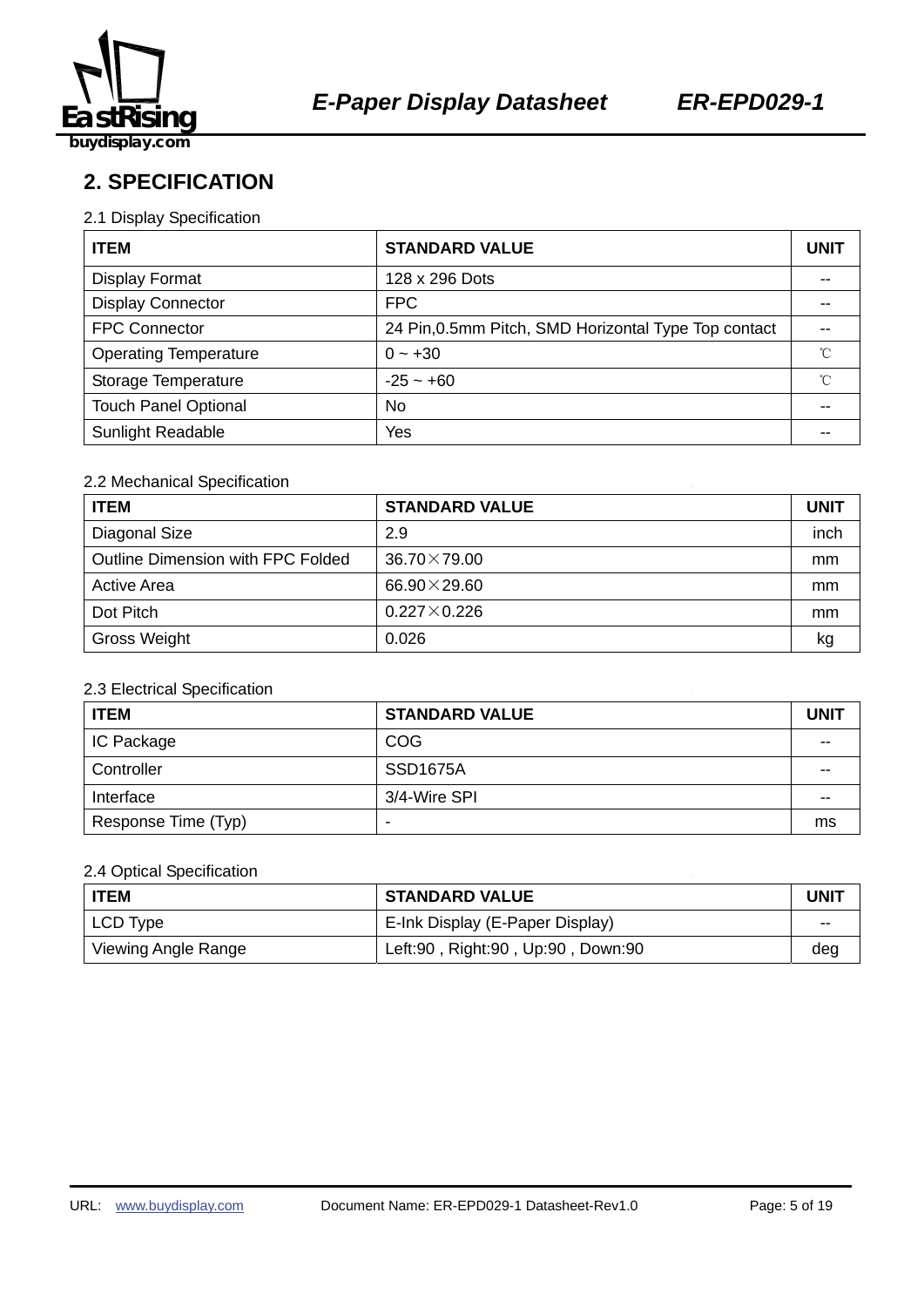

### 459B137645 **3.OUTLINE DRAWING**

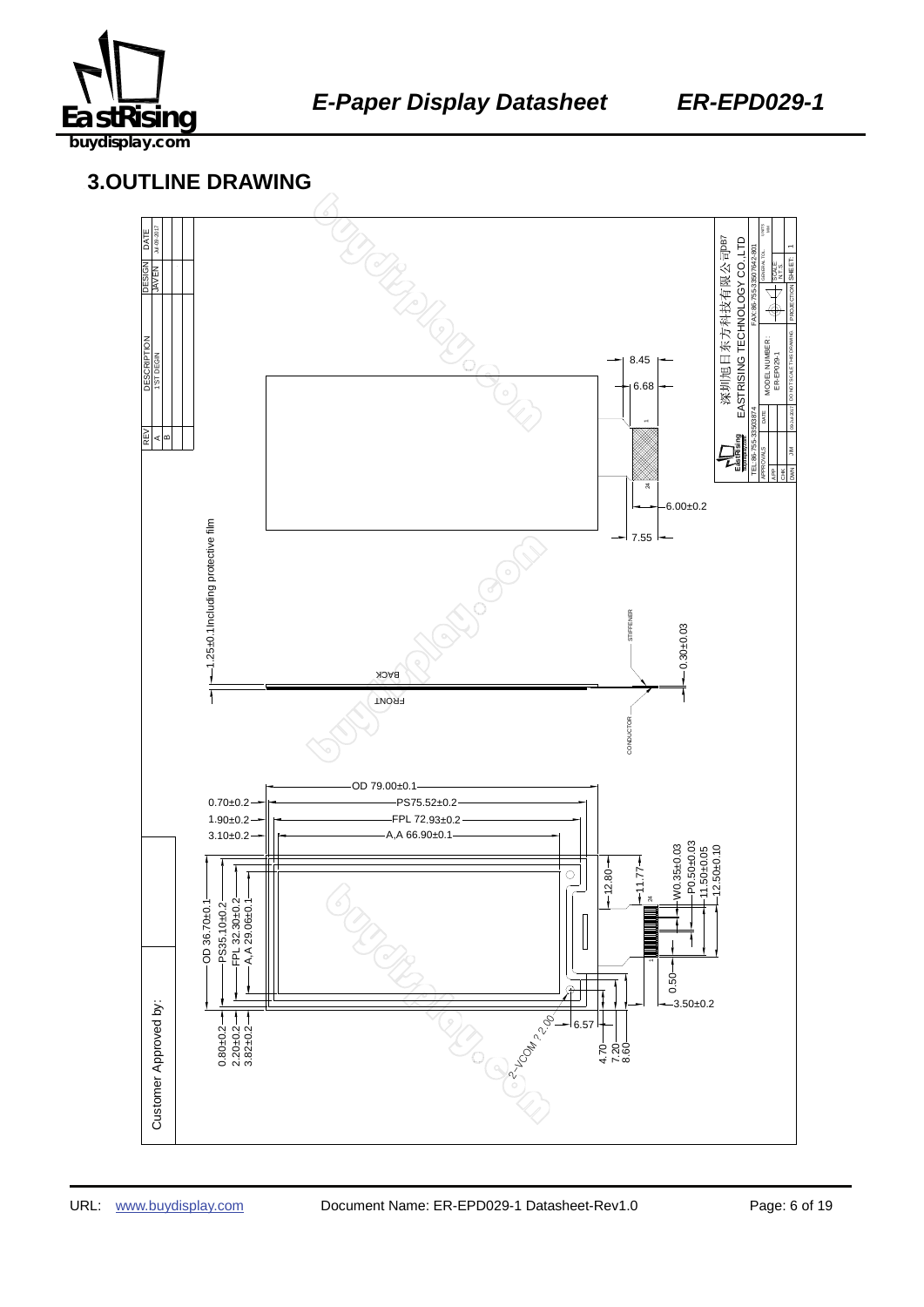

## **4. ELECTRICAL SPEC**

#### 4.1 Pin Configuration

| Pin No         | <b>Pin Name</b>  | <b>Descriptions</b>                                              |  |  |
|----------------|------------------|------------------------------------------------------------------|--|--|
| 1              | <b>NC</b>        | No Connection and Don't Connect with other NC Pins               |  |  |
| $\overline{2}$ | <b>GDR</b>       | N-Channel MOSFET Gate Drive Control                              |  |  |
| 3              | <b>RESE</b>      | Current Sense Input for the Control Loop                         |  |  |
| 4              | <b>NC</b>        | No Connection and Don't Connect with other NC Pins               |  |  |
| 5              | VSH <sub>2</sub> | <b>Positive Source Driving Voltage</b>                           |  |  |
| 6              | <b>TSCL</b>      | I2C Interface to Digital Temperature Sensor Clock Pin            |  |  |
| $\overline{7}$ | <b>TSDA</b>      | I2C Interface to Digital Temperature Sensor Date Pin             |  |  |
| 8              | <b>BSI</b>       | <b>Bus Selection Pin</b>                                         |  |  |
| 9              | <b>BUSY</b>      | <b>Busy State Output Pin</b>                                     |  |  |
| 10             | RES#             | Reset                                                            |  |  |
| 11             | D/C#             | Data/Command Control Pin                                         |  |  |
| 12             | CS#              | Chip Select Input Pin                                            |  |  |
| 13             | <b>SCL</b>       | Serial Clock Pin (SPI)                                           |  |  |
| 14             | <b>SDA</b>       | Serial Data Pin (SPI)                                            |  |  |
| 15             | <b>VDDIO</b>     | Power for interface Logic Pins                                   |  |  |
| 16             | <b>VCI</b>       | Power Supply Pin for the Chip                                    |  |  |
| 17             | <b>VSS</b>       | Ground                                                           |  |  |
| 18             | <b>VDD</b>       | Core Logic Power Pin                                             |  |  |
| 19             | <b>VPP</b>       | Power Supply for OTP Programming                                 |  |  |
| 20             | VSH1             | Power Supply Pin for Positive Gate Driving Voltage and VSH       |  |  |
| 21             | <b>VGH</b>       | Posistive Gate Driving Voltage                                   |  |  |
| 22             | <b>VSL</b>       | <b>Negative Soucre Driving Voltage</b>                           |  |  |
| 23             | <b>VGL</b>       | Power Supply Pin for Negative Gate Driving Voltage, VCOM and VSL |  |  |
| 24             | <b>VCOM</b>      | <b>VCOM Driving Voltage</b>                                      |  |  |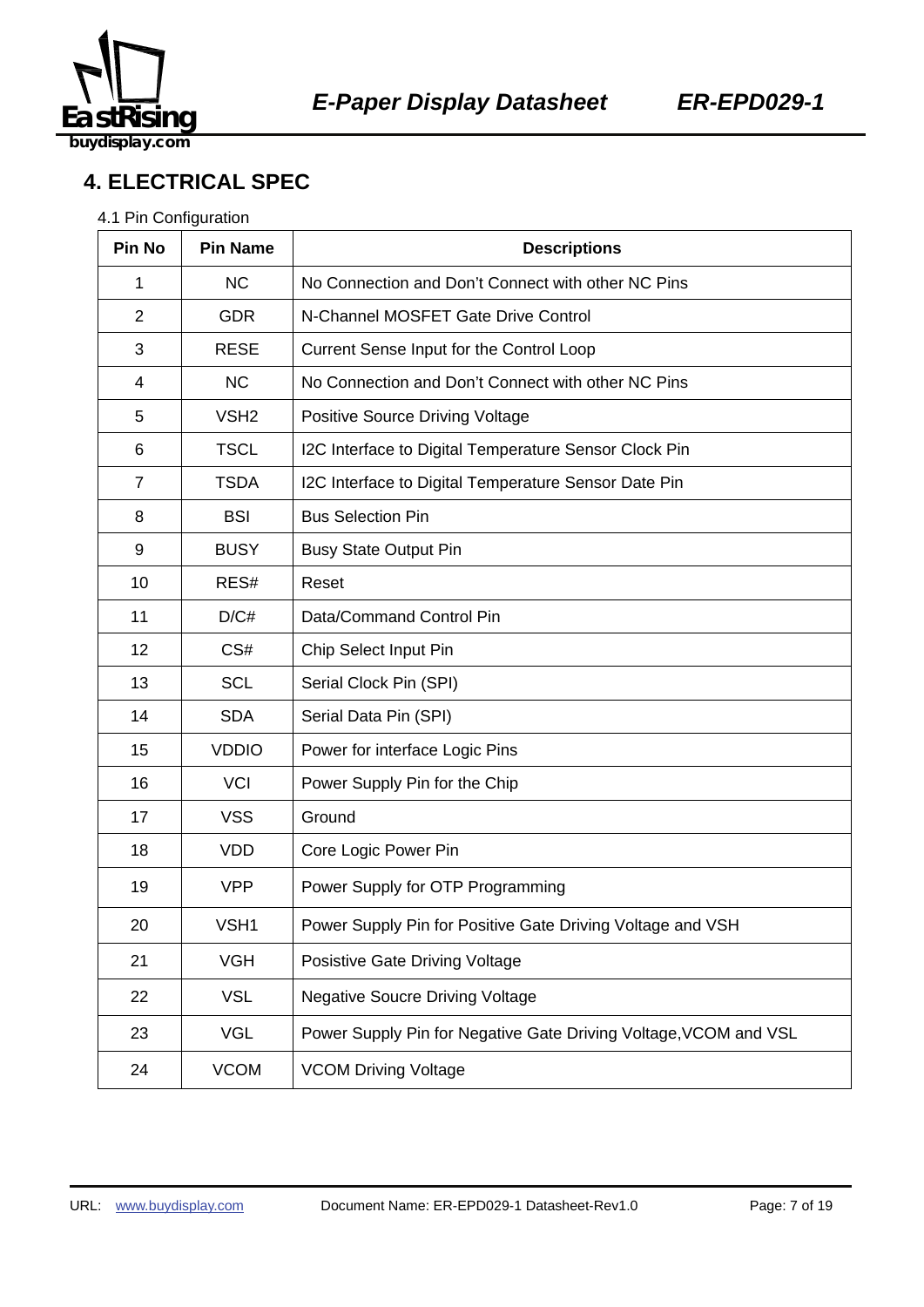

#### 4.2 Absolute Maximum Ratings

| <b>ITEM</b>                  | <b>SYMBOL</b> | MIN.                     | TYP.                     | MAX.          | <b>UNIT</b>             |
|------------------------------|---------------|--------------------------|--------------------------|---------------|-------------------------|
| VCI<br>Logic Supply Voltage  |               | $-0.5$                   | $\overline{\phantom{0}}$ | $+4.0$        |                         |
| Logic Input Voltage          | <b>VIN</b>    | $-0.5$                   |                          | $VDDIO+0.5$   |                         |
| Logic Output Voltage         | VOUT          | $-0.5$                   |                          | VDDIO+0.5     |                         |
| <b>Operating Temperature</b> | Top           | $-20$                    |                          | $+70$         | $^{\circ}$ C            |
| Storage Temperature          | TST           | $-30$                    |                          | $+80$         | $\mathsf{C}$<br>$\circ$ |
| Humidity                     | RH            | $\overline{\phantom{0}}$ |                          | 90%(Max60° C) | <b>RH</b>               |

4.3 Electrical Characteristics (The following specifications apply for: VSS=0V, VCI=3.0V, TOPR=25℃.)

| <b>ITEM</b>                  | <b>SYMBOL</b>  | <b>APPLICABLE PIN</b> | MIN.                     | TYP. | MAX.     | <b>UNIT</b> |
|------------------------------|----------------|-----------------------|--------------------------|------|----------|-------------|
| <b>VCI pperation Voltage</b> | <b>VCI</b>     | <b>VCI</b>            | 2.2                      | 3.0  | 3.7      | V           |
| Logic Input Voltage          | <b>VDDIO</b>   | <b>VDDIO</b>          |                          |      |          |             |
| Input Voltage'H'Level        | <b>VIH</b>     | SDA, SCL, CS#,        | 0.8VDDIO                 |      |          | V           |
|                              |                | D/C#, RES#, BS1,      |                          |      |          |             |
| Input Voltage'L'Level        | <b>VIL</b>     | M/S#,EXTVDD,CL        |                          |      | 0.2VDDIO | V           |
| Output Voltage'H'level       | <b>VOH</b>     | SDA, BUSY, TSDA       | 0.9VDDIO                 |      |          | V           |
| Output Voltage'L'level       | <b>VCL</b>     |                       |                          |      | 0.1VDDIO | V           |
| Image Update Current         | I UPDATE       |                       |                          | 8.5  | 10       | mA          |
| <b>Standby Panel Current</b> | <b>STANDBY</b> |                       | $\overline{\phantom{0}}$ |      | 0.7      | uA          |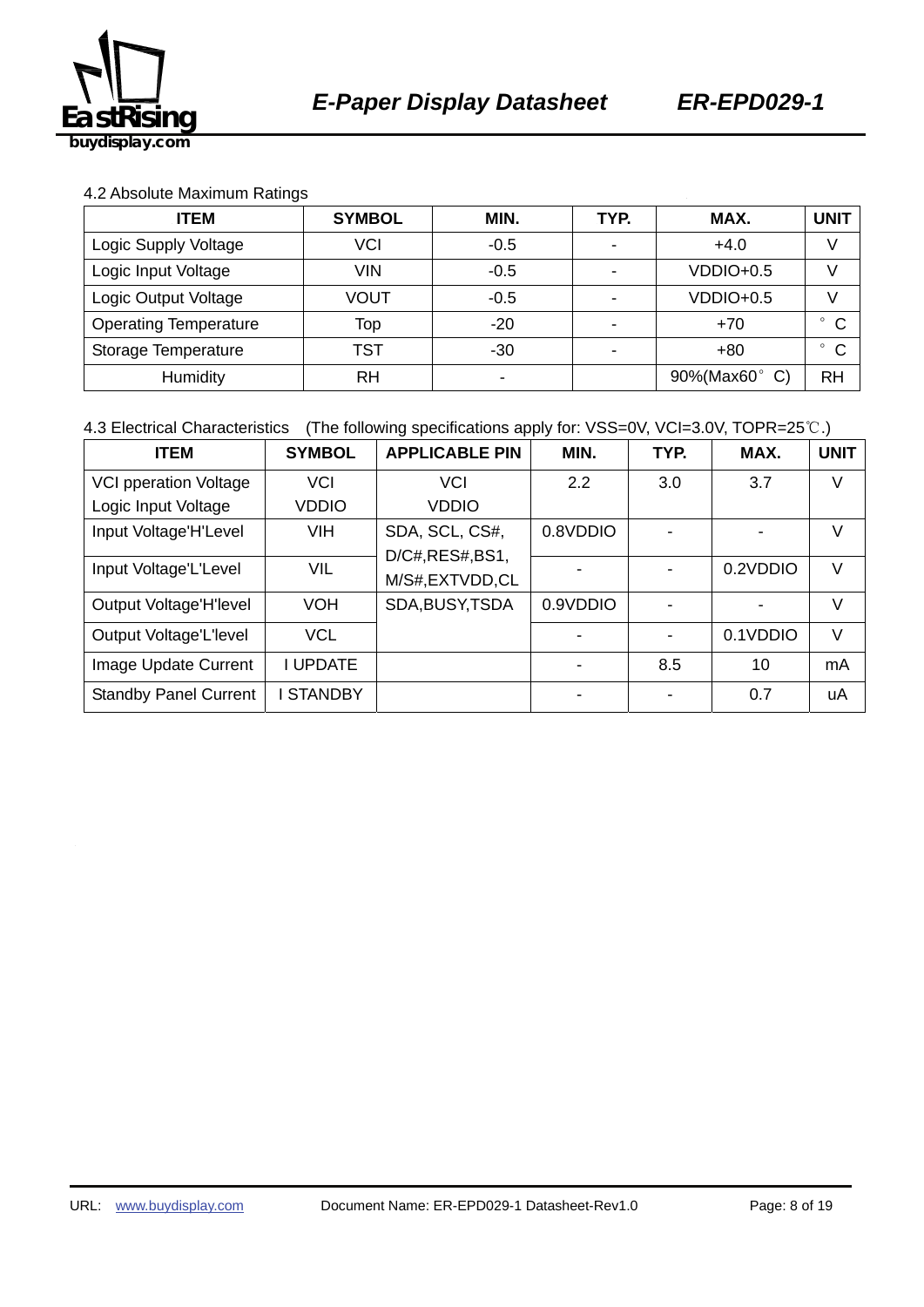

**5. INSPECTION CRITERIA** 

#### 5.1 Acceptable Quality Level

Each lot should satisfy the quality level defined as follows

| <b>PARTITION</b> | AQL     | <b>DEFINITION</b>                                                  |  |
|------------------|---------|--------------------------------------------------------------------|--|
| A. Major         | $0.4\%$ | Functional defective as product                                    |  |
| l B. Minor       | $1.5\%$ | Satisfy all functions as product but not satisfy cosmetic standard |  |

#### 5.2 Definition of Lot

One lot means the delivery quantity to customer at one time.

#### 5.3 Condition of Cosmetic Inspection

- ◆ INSPECTION AND TEST -FUNCTION TEST -APPEARANCE INSPECTION -PACKING SPECIFICTION
- ◆ INSPECTION CONDITION
	- Put under the lamp (20W) at a distance 100mm from
	- Tilt upright 45 degree by the front (back) to inspect LCD appearance.

#### ◆ AQL INSPECTION LEVEL

- SAMPLING METHOD: MIL-STD-105D
- SAMPLING PLAN: SINGLE
- MAJOR DEFECT: 0.4% (MAJOR)
- MINOR DEFECT: 1.5% (MINOR)
- GENERAL LEVEL: II/NORMAL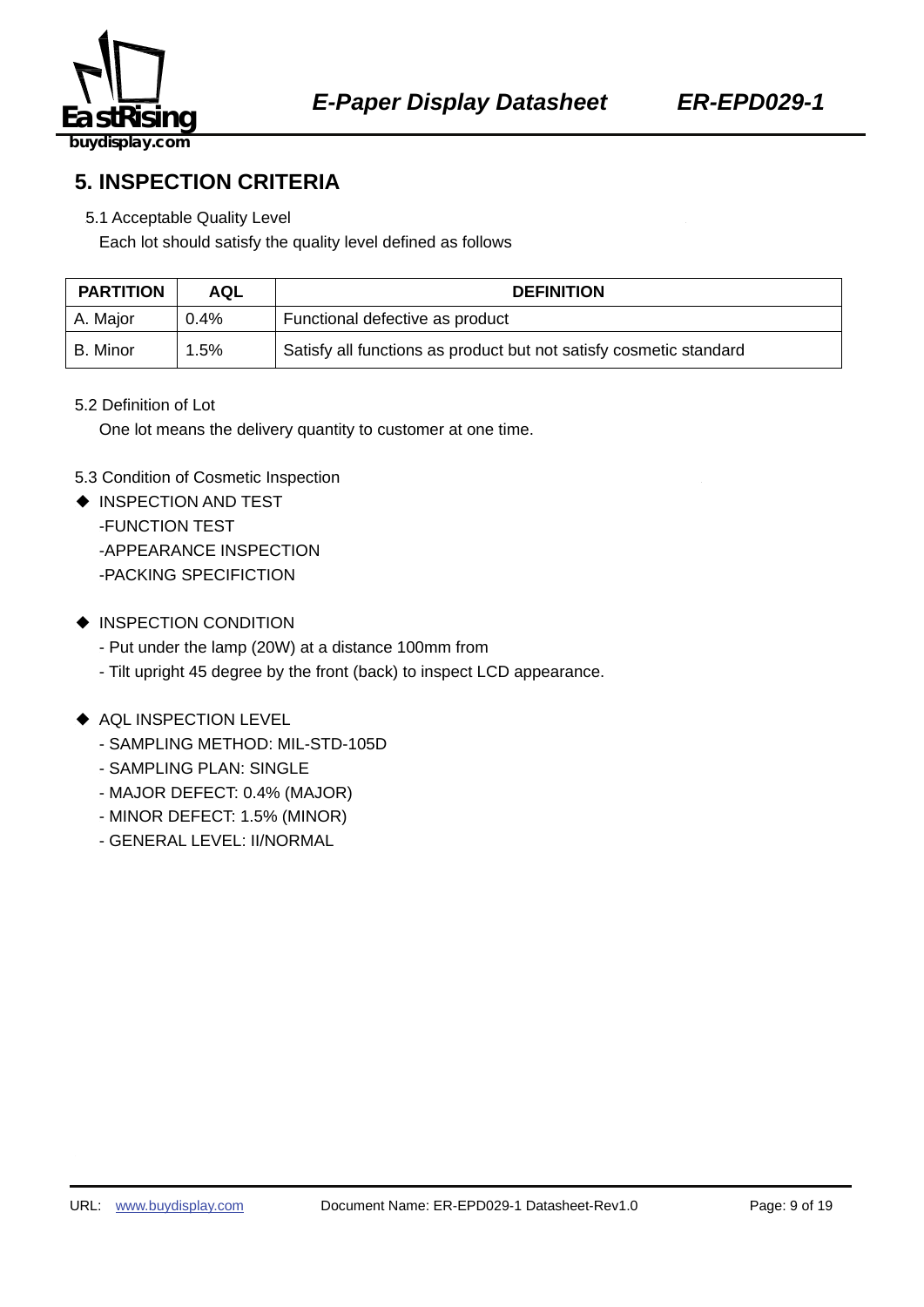

5.4 Module Cosmetic Criteria

| NO.            | Item                     | <b>Judgment Criterion</b>                                                                                                                                                                                             | <b>Partition</b> |
|----------------|--------------------------|-----------------------------------------------------------------------------------------------------------------------------------------------------------------------------------------------------------------------|------------------|
| 1              | Difference in Spec.      | None allowed                                                                                                                                                                                                          | Major            |
| $\overline{c}$ | Pattern Peeling          | No substrate pattern peeling and floating                                                                                                                                                                             | Major            |
| 3              | Soldering defects        | No soldering missing                                                                                                                                                                                                  |                  |
|                |                          | No soldering bridge                                                                                                                                                                                                   | Major            |
|                |                          | No cold soldering                                                                                                                                                                                                     | Minor            |
| 4              | Resist flaw on substrate | Invisible copper foil( $\mathcal Q$ 0.5mm or more) on substrate pattern                                                                                                                                               | Minor            |
| 5              | Accretion of metallic    | No soldering dust                                                                                                                                                                                                     | Minor            |
|                | Foreign matter           | No accretion of metallic foreign matters (Not exceed $\mathcal{C}$ 0.2mm)                                                                                                                                             |                  |
| 6              | Stain                    | No stain to spoil cosmetic badly                                                                                                                                                                                      | Minor            |
| $\overline{7}$ | Plate discoloring        | No plate fading, rusting and discoloring                                                                                                                                                                              | Minor            |
| 8              | Solder amount            | a. Soldering side of PCB                                                                                                                                                                                              | Minor            |
|                | 1. Lead parts            | Solder to form a'Filet'<br>all around the lead.<br>Solder should not hide the<br>lead form perfectly.(too much)<br>b.Components side<br>(In case of 'Through Hole PCB')<br>Solder to reach the Components side of PCB |                  |
|                | 2. Flat packages         | Either 'toe'(A) or 'heal' (B) of<br>the lead to be covered by 'Filet'<br>В<br>Α,<br>Lead form to be assume over<br>Solder.                                                                                            | Minor            |
|                | 3.Chips                  | $(3/2)$ H ≥ h ≥ $(1/2)$ H<br>H<br>h                                                                                                                                                                                   | Minor            |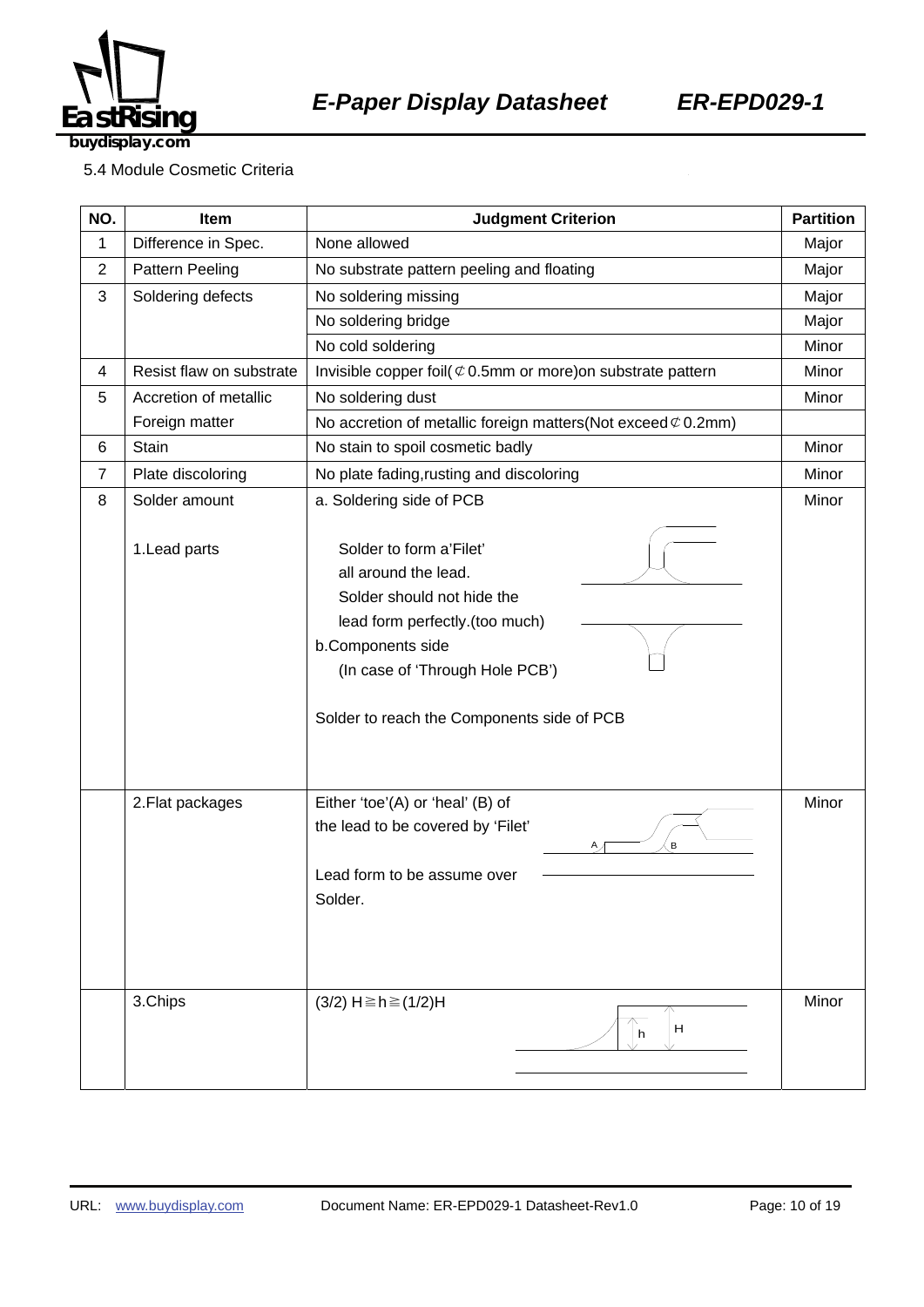

|    | ,u yulupiu yi collii     |                                                                                                                                                                                                                                                                                                                          |                                         |  |
|----|--------------------------|--------------------------------------------------------------------------------------------------------------------------------------------------------------------------------------------------------------------------------------------------------------------------------------------------------------------------|-----------------------------------------|--|
| 9  | <b>Backlight defects</b> | 1. Light fails or flickers. (Major)<br>2. Color and luminance do not correspond to specifications.<br>(Major)<br>3. Exceeds standards for display's blemishes, foreign matter,<br>dark lines or scratches. (Minor)                                                                                                       | See<br>list<br>$\overline{\phantom{0}}$ |  |
| 10 | PCB defects              | Oxidation or contamination on connectors.*<br>2. Wrong parts, missing parts, or parts not in specification.*<br>3. Jumpers set incorrectly. (Minor)<br>4. Solder(if any) on bezel, LED pad, zebra pad, or screw hole<br>pad is not smooth. (Minor)<br>*Minor if display functions correctly. Major if the display fails. | See<br>list<br>$\overline{\phantom{m}}$ |  |
| 11 | Soldering defects        | 1. Unmelted solder paste.<br>2. Cold solder joints, missing solder connections, or oxidation.*<br>3. Solder bridges causing short circuits.*<br>4. Residue or solder balls.<br>5. Solder flux is black or brown.<br>*Minor if display functions correctly. Major if the display fails.                                   | Minor                                   |  |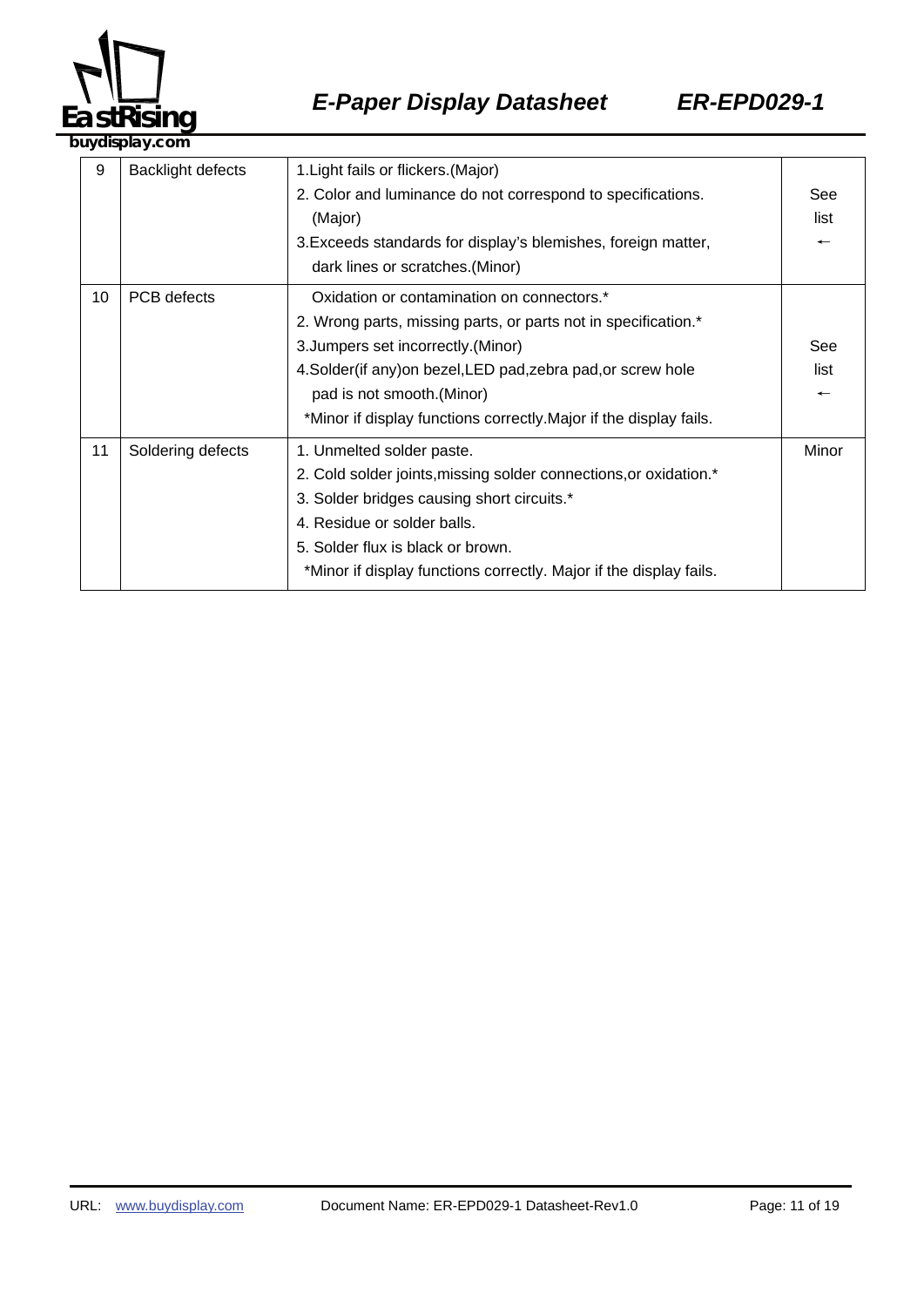

#### 5.5 Screen Cosmetic Criteria (Non-Operating)

| No.            | <b>Defect</b>        | <b>Judgment Criterion</b>                                                    |                               | <b>Partition</b> |
|----------------|----------------------|------------------------------------------------------------------------------|-------------------------------|------------------|
| 1              | <b>Spots</b>         | In accordance with Screen Cosmetic Criteria (Operating) No.1.                |                               | Minor            |
| $\overline{2}$ | Lines                | In accordance with Screen Cosmetic Criteria (Operation) No.2.                |                               | Minor            |
| 3              | in<br><b>Bubbles</b> |                                                                              |                               | Minor            |
|                | Polarizer            | Size: d mm                                                                   | Acceptable Qty in active area |                  |
|                |                      | $d \leq 0.3$                                                                 | Disregard                     |                  |
|                |                      | $0.3 < d \le 1.0$                                                            | 3                             |                  |
|                |                      | $1.0 < d \le 1.5$                                                            |                               |                  |
|                |                      | 1.5< d                                                                       | O                             |                  |
|                |                      |                                                                              |                               |                  |
|                |                      |                                                                              |                               |                  |
| 4              | Scratch              | In accordance with spots and lines operating cosmetic criteria, When the     |                               |                  |
|                |                      | light reflects on the panel surface, the scratches are not to be remarkable. |                               |                  |
| 5              | Allowable density    | Above defects should be separated more than 30mm each other.                 |                               | Minor            |
| 6              | Coloration           | Not to be noticeable coloration in the viewing area of the LCD panels.       |                               | Minor            |
|                |                      | Back-lit type should be judged with back-lit on state only.                  |                               |                  |
| 7              | Contamination        | Not to be noticeable.                                                        |                               | Minor            |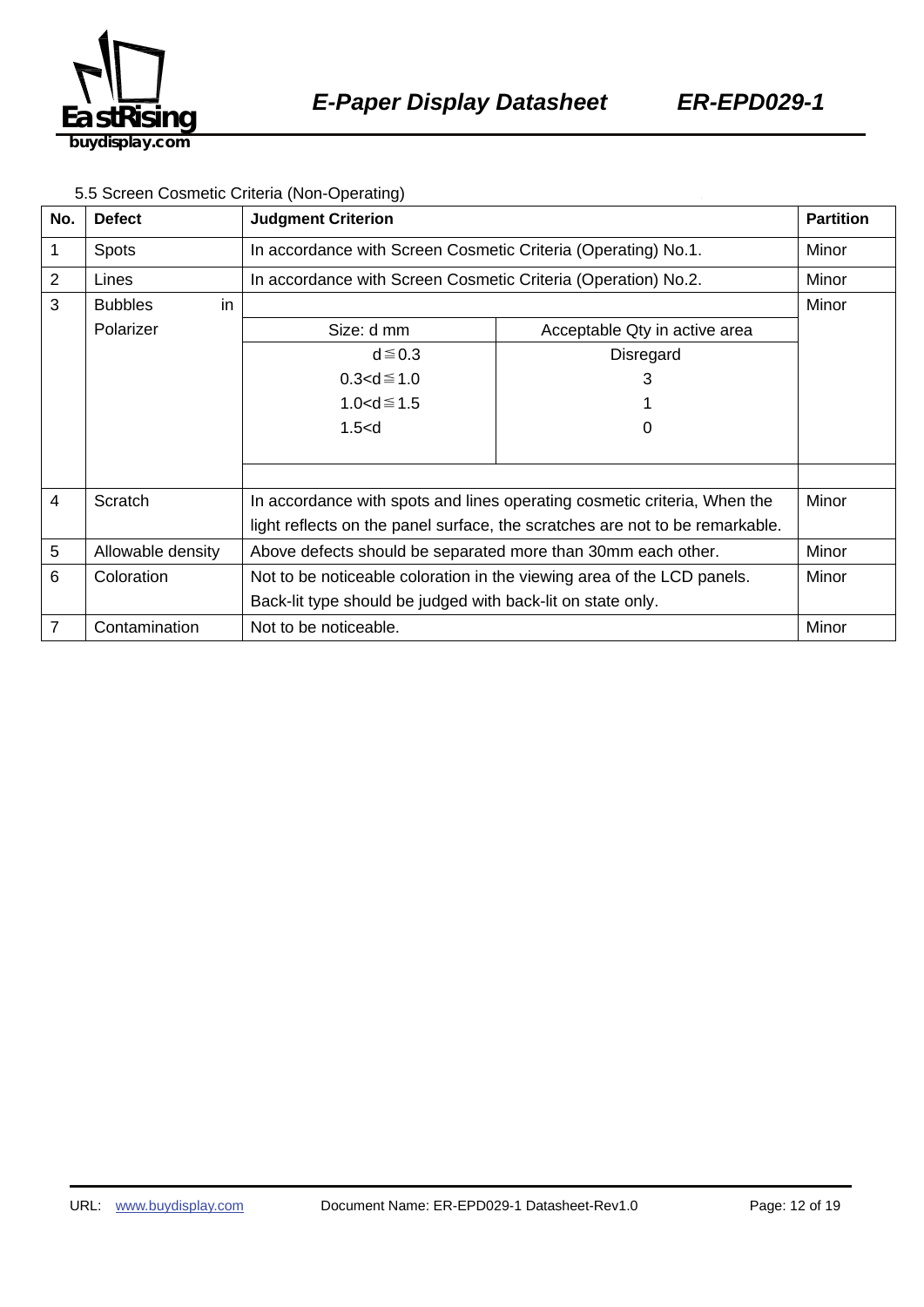

5.6 Screen Cosmetic Criteria (Operating)

| No.<br><b>Defect</b>                                | $1 - 2$<br><b>Judgment Criterion</b>                                                                                                                                                                                     |                                                                             | <b>Partition</b> |
|-----------------------------------------------------|--------------------------------------------------------------------------------------------------------------------------------------------------------------------------------------------------------------------------|-----------------------------------------------------------------------------|------------------|
| Spots<br>1                                          | A) Clear                                                                                                                                                                                                                 |                                                                             | Minor            |
|                                                     | Size:d mm                                                                                                                                                                                                                | Acceptable Qty in active area                                               |                  |
|                                                     | $d \leq 0.1$                                                                                                                                                                                                             | Disregard                                                                   |                  |
|                                                     | $0.1 < d \le 0.2$                                                                                                                                                                                                        | 6                                                                           |                  |
|                                                     | $0.2 < d \le 0.3$                                                                                                                                                                                                        | $\overline{2}$                                                              |                  |
|                                                     | 0.3 < d                                                                                                                                                                                                                  | $\pmb{0}$                                                                   |                  |
|                                                     | Size.                                                                                                                                                                                                                    | Note: Including pin holes and defective dots which must be within one pixel |                  |
|                                                     | B)<br>Unclear                                                                                                                                                                                                            |                                                                             |                  |
|                                                     |                                                                                                                                                                                                                          |                                                                             |                  |
|                                                     | Size:d mm<br>$d \leq 0.2$                                                                                                                                                                                                | Acceptable Qty in active area                                               |                  |
|                                                     | $0.2 < d \le 0.5$                                                                                                                                                                                                        | Disregard<br>6                                                              |                  |
|                                                     | $0.5 < d \le 0.7$                                                                                                                                                                                                        | $\overline{2}$                                                              |                  |
|                                                     | 0.7 < d                                                                                                                                                                                                                  | $\pmb{0}$                                                                   |                  |
| $\overline{2}$<br>Lines                             | A)<br>Clear                                                                                                                                                                                                              |                                                                             | Minor            |
|                                                     | (0)<br>$L$ 5.0<br>$\infty$<br>2.0<br>(6)<br>0.02<br>0.05<br>Note: () - Acceptable Qty in active area<br>L - Length (mm)<br>W-Width(mm)<br>∞-Disregard<br>B) Unclear<br>$L$ 10.0<br>$\infty$<br>(6)<br>2.0<br>0.05<br>0.3 | See No.1<br>W<br>0.1<br>(0)<br>See No.1<br>W<br>0.5                         |                  |
| 'Clear' = The shade and size are not changed by Vo. |                                                                                                                                                                                                                          |                                                                             |                  |
| 'Unclear' = The shade and size are changed by Vo.   |                                                                                                                                                                                                                          |                                                                             |                  |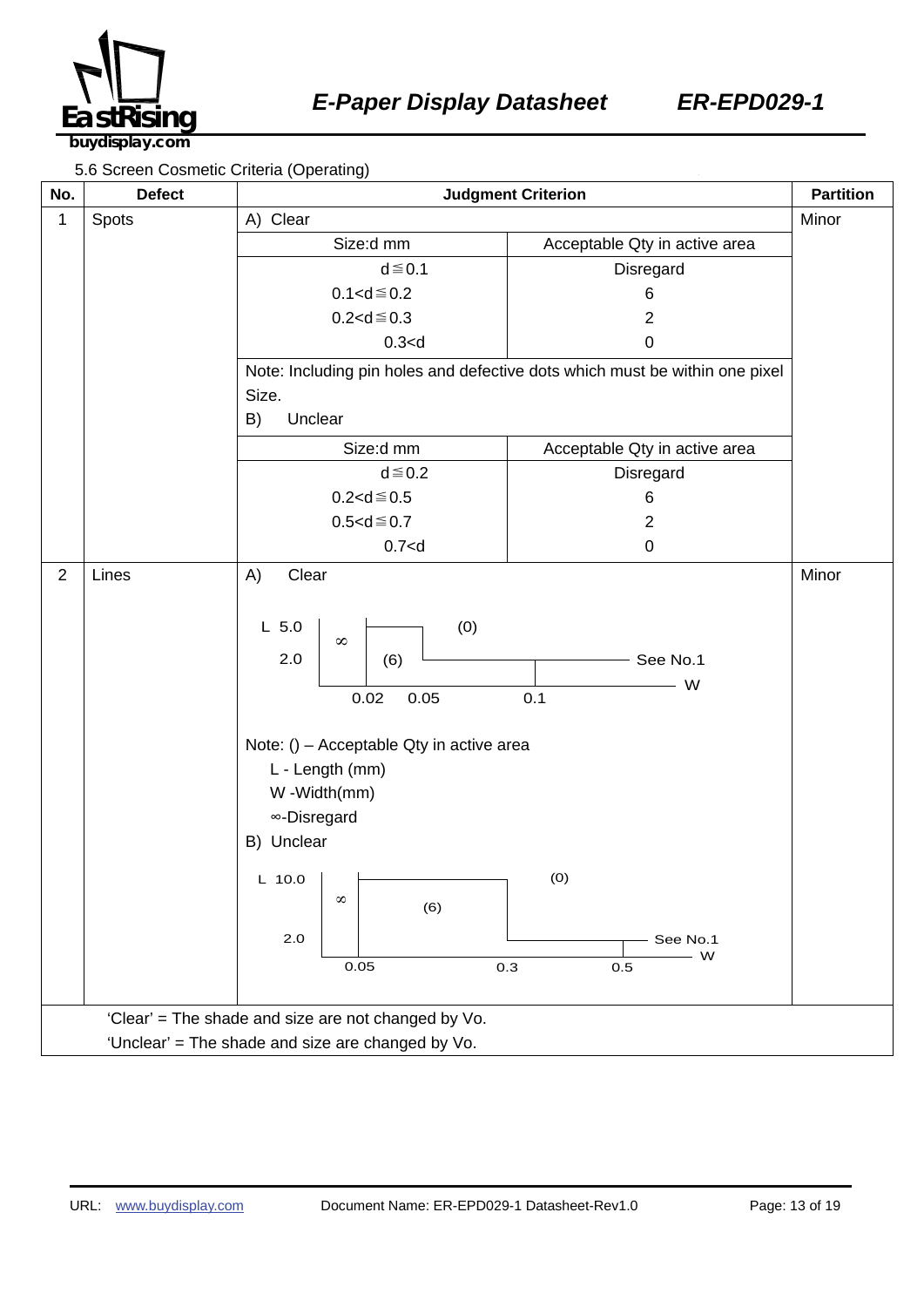

| No.                                                                                                                  | <b>Defect</b>                                  | <b>Judgment Criterion</b>                                             | <b>Partition</b> |  |
|----------------------------------------------------------------------------------------------------------------------|------------------------------------------------|-----------------------------------------------------------------------|------------------|--|
| 3                                                                                                                    | Rubbing line                                   | Not to be noticeable.                                                 |                  |  |
| 4                                                                                                                    | Allowable density                              | Above defects should be separated more than 10mm each other.          | Minor            |  |
| 5                                                                                                                    | Rainbow                                        | Not to be noticeable.                                                 | Minor            |  |
| 6                                                                                                                    | Dot size                                       | To be 95%~105% of the dot size (Typ.) in drawing.                     | Minor            |  |
|                                                                                                                      |                                                | Partial defects of each dot (ex.pin-hole) should be treated as'spot'. |                  |  |
|                                                                                                                      |                                                | (see Screen Cosmetic Criteria (Operating) No.1)                       |                  |  |
| $\overline{7}$                                                                                                       | <b>Brightness</b>                              | Minor<br>Brightness Uniformity must be BMAX/BMIN ≤ 2                  |                  |  |
|                                                                                                                      | (only back-lit                                 | - BMAX : Max.value by measure in 5 points                             |                  |  |
|                                                                                                                      | Module)                                        | - BMIN : Min.value by measure in 5 points                             |                  |  |
|                                                                                                                      |                                                | Divide active area into 4 vertically and horizontally.                |                  |  |
|                                                                                                                      |                                                | Measure 5 points shown in the following figure.                       |                  |  |
|                                                                                                                      |                                                |                                                                       |                  |  |
|                                                                                                                      |                                                |                                                                       |                  |  |
|                                                                                                                      |                                                |                                                                       |                  |  |
|                                                                                                                      |                                                |                                                                       |                  |  |
|                                                                                                                      |                                                |                                                                       |                  |  |
|                                                                                                                      |                                                |                                                                       |                  |  |
| 8                                                                                                                    | Contrast                                       | Minor<br>Contrast Uniformity must be BmAX/BMIN ≤ 2                    |                  |  |
|                                                                                                                      | Uniformity                                     | Measure 5 points shown in the following figure.                       |                  |  |
|                                                                                                                      |                                                | Dashed lines divide active area into 4 vertically and horizontally.   |                  |  |
|                                                                                                                      |                                                | Measuring points are located at the inter-sections of dashed line.    |                  |  |
|                                                                                                                      |                                                |                                                                       |                  |  |
|                                                                                                                      |                                                |                                                                       |                  |  |
|                                                                                                                      |                                                |                                                                       |                  |  |
|                                                                                                                      |                                                |                                                                       |                  |  |
|                                                                                                                      |                                                |                                                                       |                  |  |
|                                                                                                                      |                                                |                                                                       |                  |  |
|                                                                                                                      |                                                | Note: BMAX - Max.value by measure in 5 points.                        |                  |  |
|                                                                                                                      |                                                | BMIN - Min. value by measure in 5 points.                             |                  |  |
|                                                                                                                      |                                                | O – Measuring points in $\mathfrak{C}$ 10mm.                          |                  |  |
|                                                                                                                      |                                                |                                                                       |                  |  |
| Note:                                                                                                                |                                                |                                                                       |                  |  |
| (1)<br>Size: d=(long length + short length)/2                                                                        |                                                |                                                                       |                  |  |
| (2)                                                                                                                  | The limit samples for each item have priority. |                                                                       |                  |  |
| Complexed defects are defined item by item, but if the number of defects is defined in above table, the total<br>(3) |                                                |                                                                       |                  |  |

number should not exceed 10.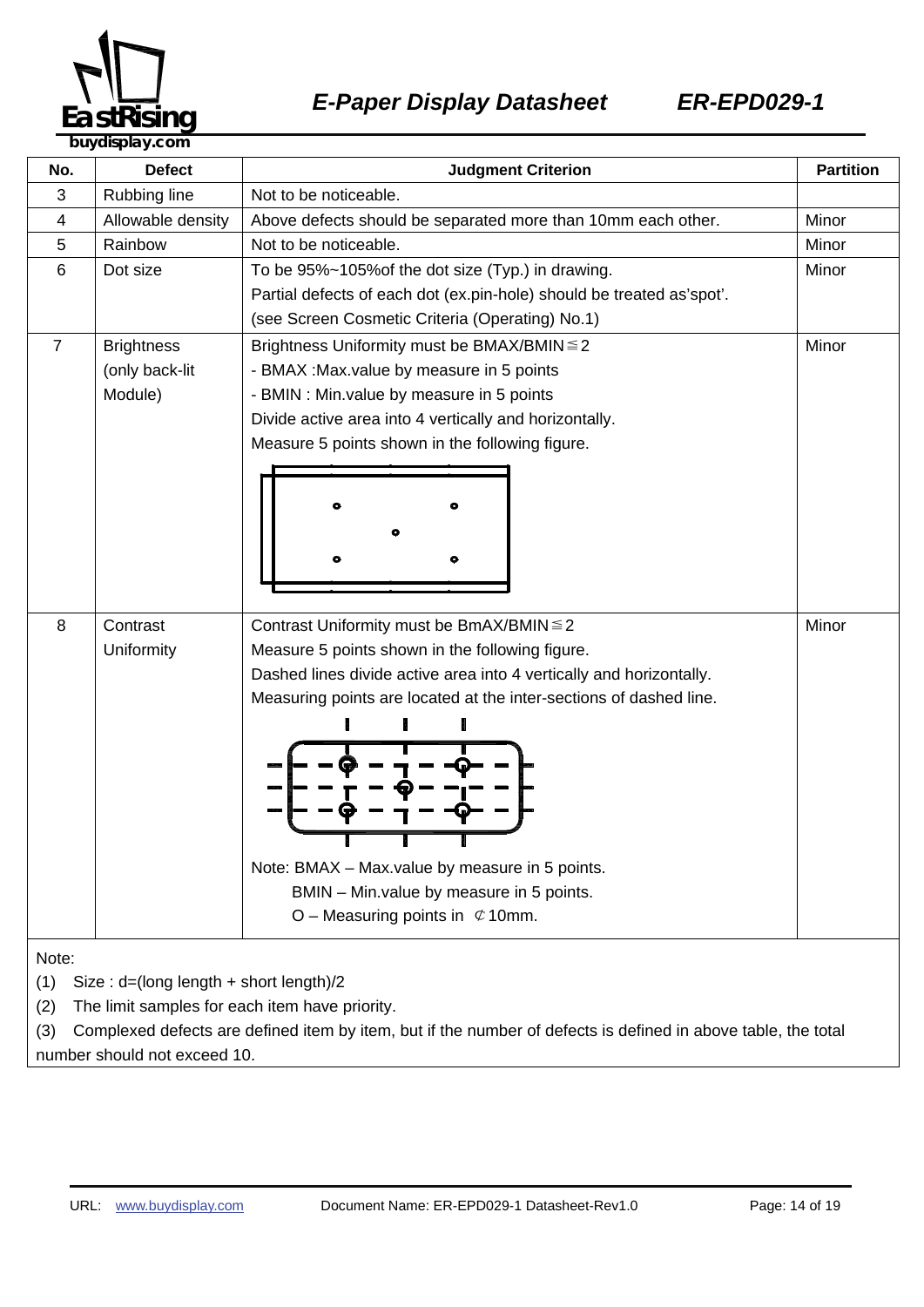

(4) In case of 'concentration', even the spots or the lines of 'disregarded' size should not be allowed. Following three situations

Should be treated as 'concentration'.

- -7 or over defects in circle of  $\mathcal Q$  5mm.
- -10 or over defects in circle of  $\mathcal Q$  10mm
- -20 or over defects in circle of  $\mathcal{C}$  20mm

## **6. PRECAUTIONS FOR USING**

6.1 Handling Precautions

- ◆ This device is susceptible to Electro-Static Discharge (ESD) damage. Observe Anti-Static precautions.
- ◆ EastRising display panel is made of glass. Do not subject it to a mechanical shock by dropping it or impact.
- ◆ If EastRising display panel is damaged and the liquid crystal substance leaks out, be sure not to get any in your mouth. If the substance contacts your skin or clothes, wash it off using soap and water.
- ◆ Do not apply excessive force to the EastRising display surface or the adjoining areas since this may cause the color tone to vary.
- ◆ The polarizer covering the EastRising display surface of the LCD module is soft and easily scratched. Handle this polarizer carefully.
- ◆ If EastRising display surface becomes contaminated, breathe on the surface and gently wipe it with a soft dry cloth. If it is heavily contaminated, moisten cloth with one of the following Isopropyl or alcohol.
- ◆ Solvents other than those above-mentioned may damage the polarizer. Especially, do not use the Water.
- ◆ Exercise care to minimize corrosion of the electrode. Corrosion of the electrodes is accelerated by water droplets, moisture condensation or a current flow in a high-humidity environment.
- ◆ Install the EastRising LCD Module by using the mounting holes. When mounting the LCD module make sure it is free of twisting, warping and distortion. In particular, do not forcibly pull or bend the cable or the backlight cable.
- ◆ Do not attempt to disassemble or process EastRising LCD module.
- ◆ NC terminal should be open. Do not connect anything.
- $\blacklozenge$  If the logic circuit power is off, do not apply the input signals.
- ◆ To prevent destruction of the elements by static electricity, be careful to maintain an optimum work environment.
	- -Be sure to ground the body when handling EastRising LCD modules.
	- -Tools required for assembling, such as soldering irons, must be properly grounded.
	- -To reduce the amount of static electricity generated, do not conduct assembling and other work under dry conditions.
	- -The LCD module is coated with a film to protect the display surface. Exercise care when peeling off this protective film since static electricity may be generated.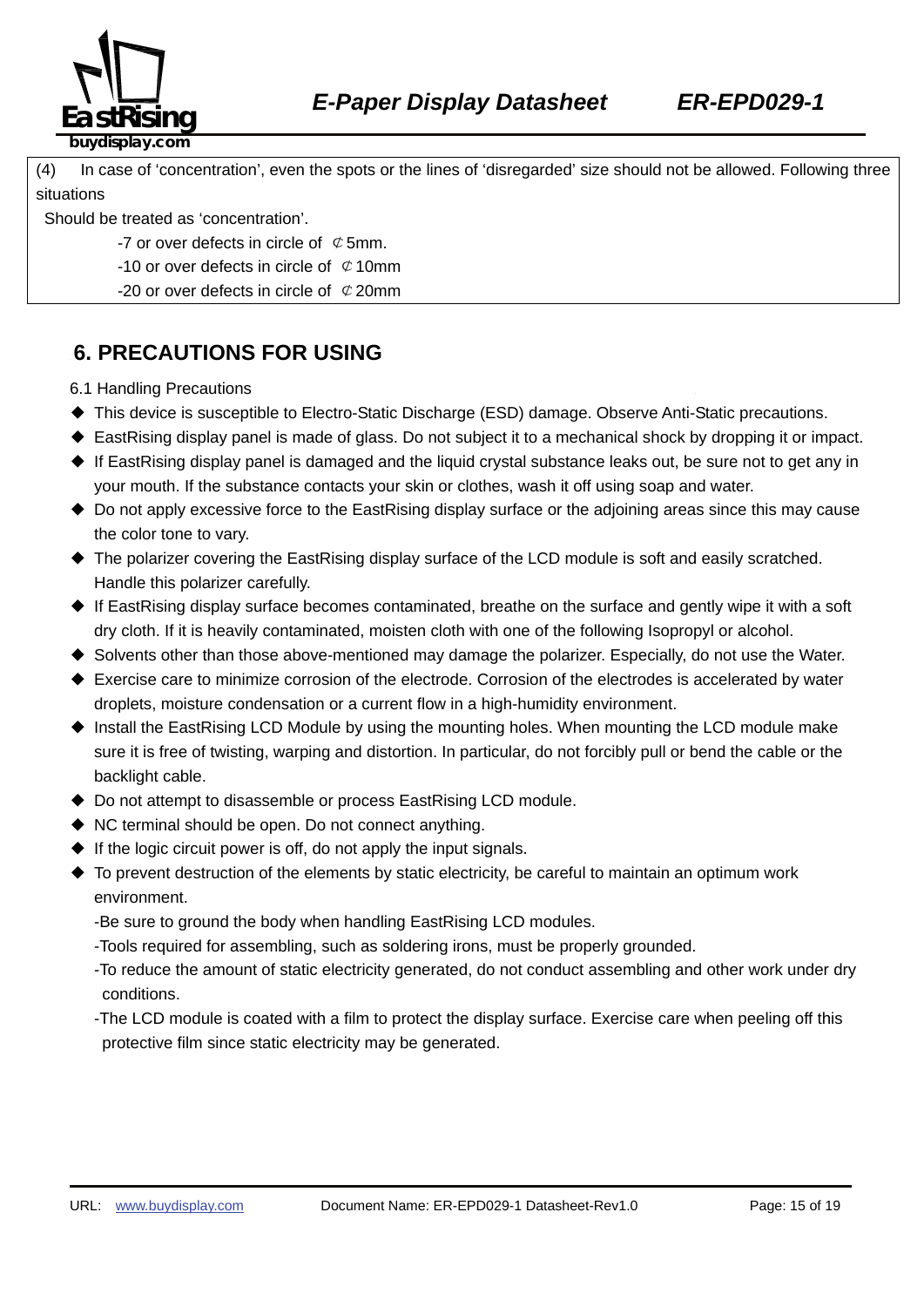

#### 6.2 Power Supply Precautions

◆ Identify and, at all times, observe absolute maximum ratings for both logic and LC drivers. Note that there is some variance between models.

- ◆ Prevent the application of reverse polarity to VDD and VSS, however briefly.
- ◆ Use a clean power source free from transients. Power-up conditions are occasionally jolting and may exceed the maximum ratings of EastRising modules.
- ◆ The VDD power of EastRising module should also supply the power to all devices that may access the display. Don't allow the data bus to be driven when the logic supply to the module is turned off.

#### 6.3 Operating Precautions

- ◆ DO NOT plug or unplug EastRising module when the system is powered up.
- ◆ Minimize the cable length between EastRising module and host MPU.
- ◆ For models with backlights, do not disable the backlight by interrupting the HV line. Unload inverters produce voltage extremes that may arc within a cable or at the display.
- ◆ Operate EastRising module within the limits of the modules temperature specifications.

#### 6.4 Mechanical/Environmental Precautions

- ◆ Improper soldering is the major cause of module difficulty. Use of flux cleaner is not recommended as they may seep under the electrometric connection and cause display failure.
- ◆ Mount EastRising module so that it is free from torque and mechanical stress.
- ◆ Surface of the LCD panel should not be touched or scratched. The display front surface is an easily scratched, plastic polarizer. Avoid contact and clean only when necessary with soft, absorbent cotton dampened with petroleum benzene.
- ◆ Always employ anti-static procedure while handling EastRising module.
- ◆ Prevent moisture build-up upon the module and observe the environmental constraints for storage tem
- ◆ Do not store in direct sunlight
- ◆ If leakage of the liquid crystal material should occur, avoid contact with this material, particularly ingestion. If the body or clothing becomes contaminated by the liquid crystal material, wash thoroughly with water and soap
- 6.5 Storage Precautions

When storing the LCD modules, avoid exposure to direct sunlight or to the light of fluorescent lamps. Keep EastRising modules in bags (avoid high temperature / high humidity and low temperatures below 0C Whenever possible, EastRising LCD modules should be stored in the same conditions in which they were shipped from our company.

#### 6.6 Others <sup>H</sup> <sup>H</sup>

Liquid crystals solidify under low temperature (below the storage temperature range) leading to defective orientation or the generation of air bubbles (black or white). Air bubbles may also be generated if the module is subject to a low temperature.

If EastRising LCD modules have been operating for a long time showing the same display patterns, the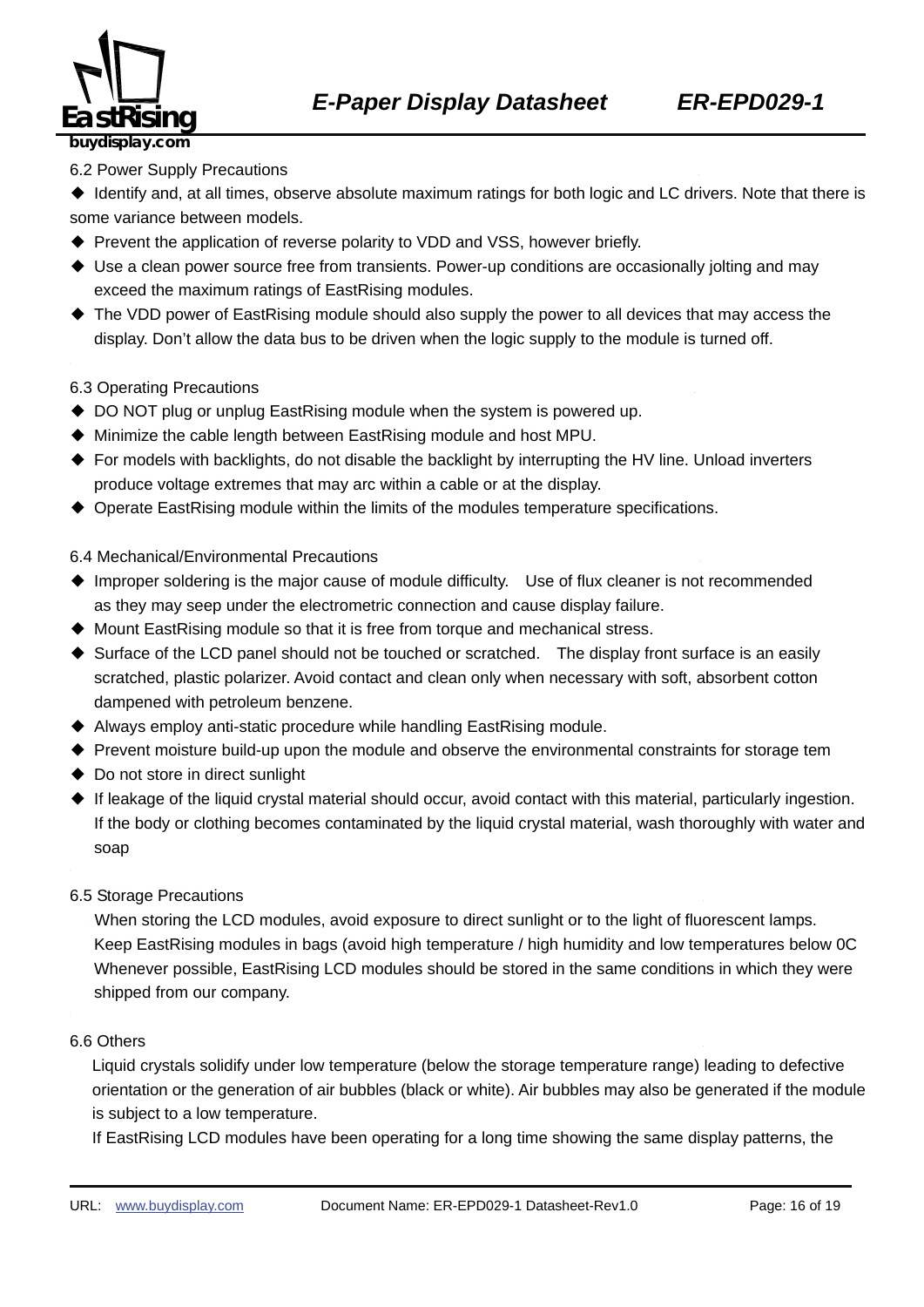

display patterns may remain on the screen as ghost images and a slight contrast irregularity may also appear. A normal operating status can be regained by suspending use for some time. It should be noted that this phenomenon does not adversely affect performance reliability.

To minimize the performance degradation of the LCD modules resulting from destruction caused by static electricity etc., exercise care to avoid holding the following sections when handling the modules.

-Exposed area of the printed circuit board.

-Terminal electrode sections.

### **7. USING LCD MODULES**

- 7.1 Liquid Crystal Display Modules
	- EastRising LCD is composed of glass and polarizer. Pay attention to the following items when handling.
- ◆ Please keep the temperature within specified range for use and storage. Polarization degradation, bubble generation or polarizer peel-off may occur with high temperature and high humidity.
- ◆ Do not touch, push or rub the exposed polarizers with anything harder than an HB pencil lead (glass, tweezers, etc.).
- ◆ N-hexane is recommended for cleaning the adhesives used to attach front/rear polarizers and reflectors made of organic substances which will be damaged by chemicals such as acetone, toluene, ethanol and isopropylalcohol.
- ◆ When EastRising display surface becomes dusty, wipe gently with absorbent cotton or other soft material like chamois soaked in petroleum benzin. Do not scrub hard to avoid damaging the display surface.
- ◆ Wipe off saliva or water drops immediately, contact with water over a long period of time may cause deformation or color fading.
- ◆ Avoid contacting oil and fats.
- ◆ Condensation on the surface and contact with terminals due to cold will damage, stain or dirty the polarizers. After products are tested at low temperature they must be warmed up in a container before coming is contacting with room temperature air.
- ◆ Do not put or attach anything on EastRising display area to avoid leaving marks on.
- ◆ Do not touch the display with bare hands. This will stain the display area and degradate insulation between terminals (some cosmetics are determinated to the polarizers).
- ◆ As glass is fragile. It tends to become or chipped during handling especially on the edges. Please avoid dropping or jarring.

#### 7.2 Installing LCD Modules

- ◆ Cover the surface with a transparent protective plate to protect the polarizer and LC cell.
- ◆When assembling the LCM into other equipment, the spacer to the bit between the LCM and the fitting plate should have enough height to avoid causing stress to the module surface, refer to the individual specifications for measurements. The measurement tolerance should be  $\pm$  0.1mm.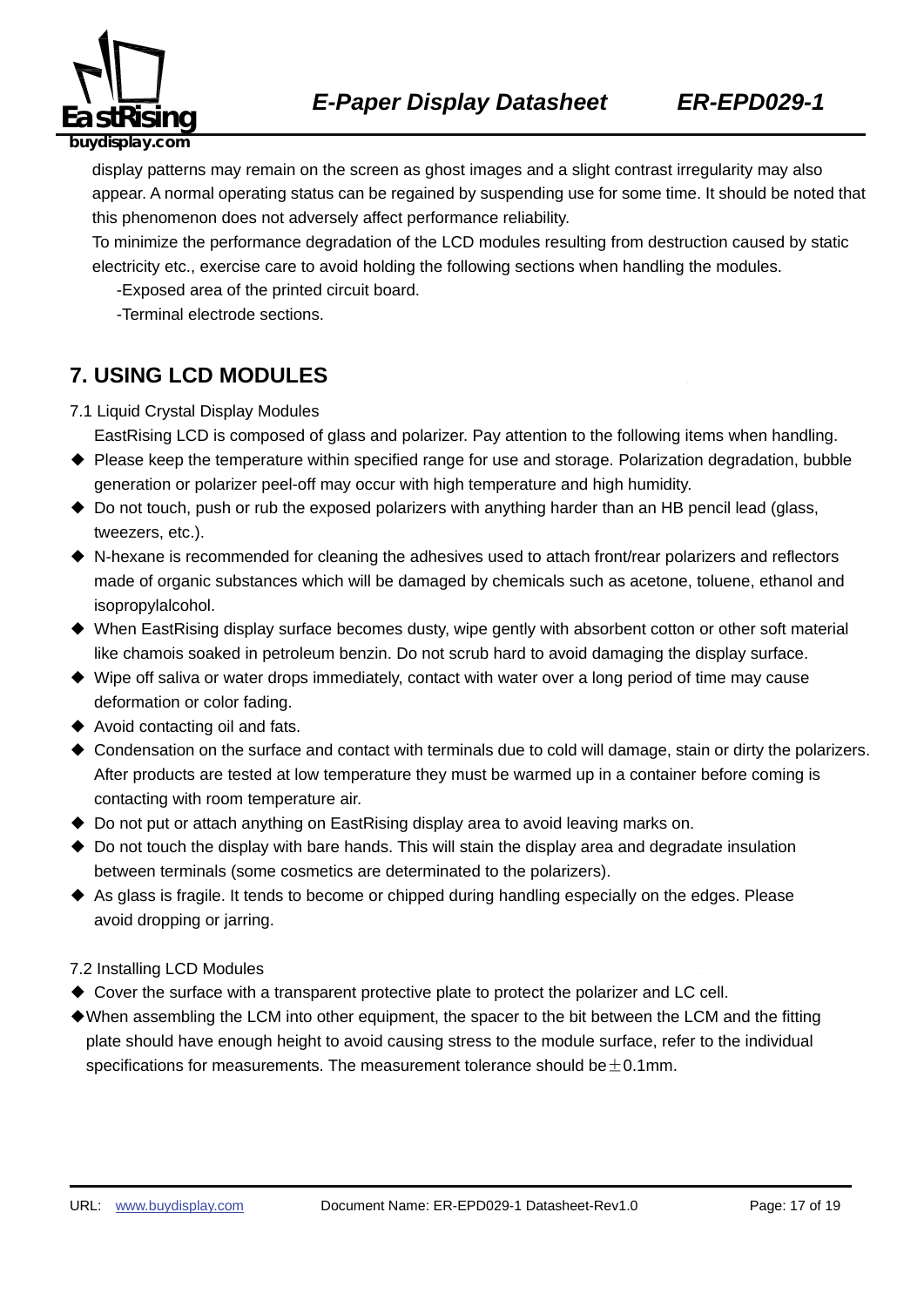

7.3 Precaution for Handling LCD Modules

Since EastRising LCM has been assembled and adjusted with a high degree of precision; avoid applying excessive shocks to the module or making any alterations or modifications to it.

- ◆ Do not alter, modify or change the shape of the tab on the metal frame.
- ◆ Do not make extra holes on the printed circuit board, modify its shape or change the positions of components to be attached.
- ◆ Do not damage or modify the pattern writing on the printed circuit board.
- ◆ Absolutely do not modify the zebra rubber strip (conductive rubber) or heat seal connector.
- ◆ Except for soldering the interface, do not make any alterations or modifications with a soldering iron.
- ◆ Do not drop, bend or twist EastRising LCM.
- 7.4 Electro-Static Discharge Control

Since this module uses a CMOS LSI, the same careful attention should be paid to electrostatic discharge as for an ordinary CMOS IC.

- $\blacklozenge$  Make certain that you are grounded when handing LCM.
- ◆ Before remove LCM from its packing case or incorporating it into a set, be sure the module and your body have the same electric potential.
- ◆ When soldering the terminal of LCM, make certain the AC power source for the soldering iron does not leak.
- ◆ When using an electric screwdriver to attach LCM, the screwdriver should be of ground potentiality to minimize as much as possible any transmission of electromagnetic waves produced sparks coming from the commutator of the motor.
- ◆ As far as possible make the electric potential of your work clothes and that of the work bench the ground potential.
- $\blacklozenge$  To reduce the generation of static electricity be careful that the air in the work is not too dried. A relative humidity of 50%-60% is recommended.

7.5 Precaution for Soldering to EastRising LCM

- ◆ Observe the following when soldering lead wire, connector cable and etc. to the LCM. -Soldering iron temperature : 280℃ $±$ 10℃
	- -Soldering time: 3-4 sec.

-Solder: eutectic solder.

If soldering flux is used, be sure to remove any remaining flux after finishing to soldering operation. (This does not apply in the case of a non-halogen type of flux.) It is recommended that you protect the LCD surface with a cover during soldering to prevent any damage due to flux spatters.

- ◆ When soldering the electroluminescent panel and PC board, the panel and board should not be detached more than three times. This maximum number is determined by the temperature and time conditions mentioned above, though there may be some variance depending on the temperature of the soldering iron.
- ◆ When remove the electroluminescent panel from the PC board, be sure the solder has completely melted, the soldered pad on the PC board could be damaged.